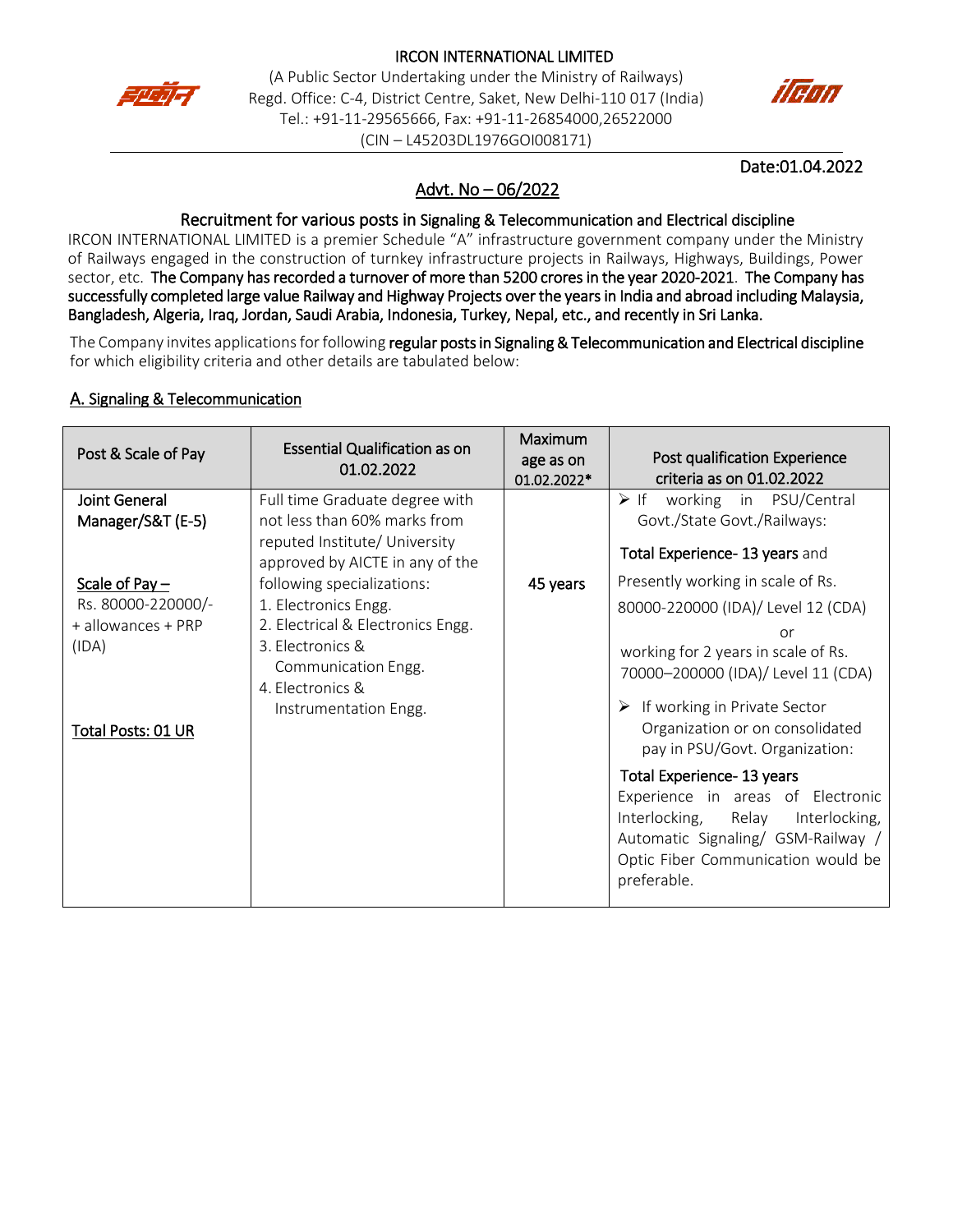| Dy. General<br>Manager/S&T<br>$(E-4)$<br>Scale of Pay-<br>Rs. 70000-200000/-<br>+ allowances + PRP<br>(IDA)<br>Total Posts: 01 UR | Full time Graduate degree with not<br>less than 60% marks from reputed<br>Institute/ University approved by<br>AICTE in any of the following<br>specializations:<br>1. Electronics Engg.<br>2. Electrical & Electronics Engg.<br>3. Electronics &<br>Communication Engg.<br>4. Electronics &<br>Instrumentation Engg. | 41 years | $\triangleright$ If working in PSU/Central<br>Govt./StateGovt./Railways:<br>Total Experience- 9 years and<br>Presently working in scale of Rs.<br>70000-200000(IDA) / Level 11 (CDA)<br>or<br>working for 2 years in scale of Rs.<br>60000-180000(IDA) / Level 9 (CDA)<br>$\triangleright$ If working in Private Sector<br>Organization or onconsolidated<br>pay in PSU/Govt. Organization:<br>Total Experience- 9 years<br>Experience in areas of Electronic<br>Interlocking,<br>Relay<br>Interlocking,<br>Automatic Signaling/ GSM-Railway /<br>Optic Fiber Communication would be<br>preferable. |
|-----------------------------------------------------------------------------------------------------------------------------------|-----------------------------------------------------------------------------------------------------------------------------------------------------------------------------------------------------------------------------------------------------------------------------------------------------------------------|----------|-----------------------------------------------------------------------------------------------------------------------------------------------------------------------------------------------------------------------------------------------------------------------------------------------------------------------------------------------------------------------------------------------------------------------------------------------------------------------------------------------------------------------------------------------------------------------------------------------------|
| Manager/S&T<br>$(E-3)$<br>Scale of Pay $-$<br>Rs. 60000-180000/-<br>+ allowances + PRP<br>(IDA)<br>Total Posts: 01 UR             | Full time Graduate degree with not<br>less than 60% marks from reputed<br>Institute/ University approved by<br>AICTE in any of the following<br>specializations:<br>1. Electronics Engg.<br>2. Electrical & Electronics Engg.<br>3. Electronics &<br>Communication Engg.<br>4. Electronics &<br>Instrumentation Engg. | 37 years | $\triangleright$ If working<br>PSU/Central<br>in<br>Govt./StateGovt./Railways:<br>Total Experience- 5 years and<br>Presently working in scale of Rs.<br>60000-180000(IDA) / Level 9(CDA)<br>or<br>working for 2 years in scale of Rs.<br>50000-160000(IDA) / Level 7 (CDA)<br>If working in Private Sector<br>➤<br>Organization or onconsolidated<br>pay in PSU/Govt. Organization:<br>Total Experience- 5 years<br>Experience in areas of Electronic<br>Interlocking,<br>Relay<br>Interlocking,<br>Automatic Signaling/ GSM-Railway /<br>Optic Fiber Communication would be<br>preferable.         |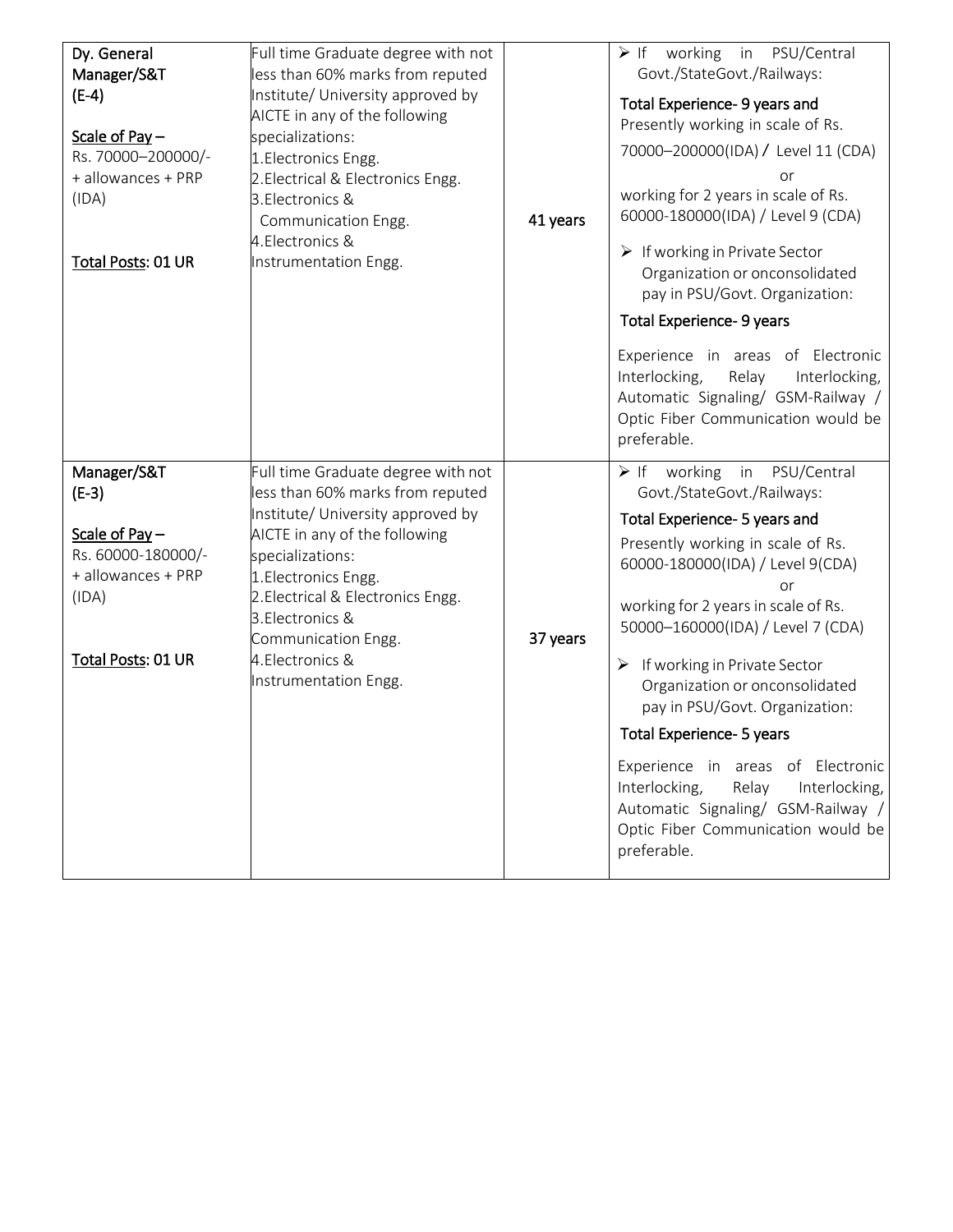| Dy. Manager/S&T(E-2)<br>Scale of Pay $-$<br>Rs. 50000-160000/-<br>+ allowances + PRP<br>(IDA)<br>Total Posts: 02 UR                                             | Full time Graduate degree with<br>not less than 60% marks from<br>reputed Institute/ University<br>approved by AICTE in any of the<br>following specializations:<br>1. Electronics Engg.<br>2. Electrical & Electronics Engg.<br>3. Electronics &<br>Communication Engg.<br>4. Electronics &<br>Instrumentation Engg. | 33 years | working in PSU/Central<br>$\triangleright$ If<br>Govt./StateGovt./Railways:<br>Total Experience- 02 years and<br>Presently working in scale of Rs.<br>50000-160000(IDA) / Level 7 (CDA)<br>Or<br>Working for 2 years in scale of Rs.<br>40000-140000(IDA) / Level 6 (CDA)<br>If working in Private Sector<br>➤<br>Organization or onconsolidated<br>pay in PSU/Govt. Organization:<br>Total Experience-02 years<br>Experience in areas of Electronic<br>Interlocking,<br>Relay<br>Interlocking,<br>Signaling/GSM-<br>Automatic<br>Railway/Optic Fiber Communication in<br>Railways would be preferable. |
|-----------------------------------------------------------------------------------------------------------------------------------------------------------------|-----------------------------------------------------------------------------------------------------------------------------------------------------------------------------------------------------------------------------------------------------------------------------------------------------------------------|----------|---------------------------------------------------------------------------------------------------------------------------------------------------------------------------------------------------------------------------------------------------------------------------------------------------------------------------------------------------------------------------------------------------------------------------------------------------------------------------------------------------------------------------------------------------------------------------------------------------------|
| <b>Assistant Manager/S&amp;T</b><br>$(E-1)$<br>Scale of Pay $-$<br>Rs. 40000-140000/-<br>+ allowances + PRP<br>(IDA)<br>Total Posts: 07<br>(UR-5, OBC-1 & SC-1) | Full time Graduate degree with<br>not less than 60% marks from<br>reputed Institute/ University<br>approved by AICTE in any of the<br>following specializations:<br>1. Electronics Engg.<br>2. Electrical & Electronics Engg.<br>3. Electronics &<br>Communication Engg.<br>4. Electronics &<br>Instrumentation Engg. | 30 years | Total Experience- 01 year<br>Experience in areas of Electronic<br>Interlocking,<br>Relay<br>Interlocking,<br>Automatic Signaling/ GSM-Railway/<br>Optic Fiber Communication in Railways<br>would be preferable.                                                                                                                                                                                                                                                                                                                                                                                         |

# B. Electrical

| Post & Scale of Pay                                                                                                                                | Essential<br><b>Qualification as on</b><br>01.2.2022                                                                                                                                           | <b>Maximum</b><br>age as on<br>01.02.2022* | Post qualification Experience criteria as on 01.02.2022                                                                                                                                                                                                                                                                            |
|----------------------------------------------------------------------------------------------------------------------------------------------------|------------------------------------------------------------------------------------------------------------------------------------------------------------------------------------------------|--------------------------------------------|------------------------------------------------------------------------------------------------------------------------------------------------------------------------------------------------------------------------------------------------------------------------------------------------------------------------------------|
| Assistant Manager/<br>Electrical (E-1)<br>Scale of Pay $-$<br>Rs. 40000-140000/-<br>+ allowances + PRP<br>(IDA)<br>Total Posts: 5 (UR-4<br>$OBC-1$ | Full Time<br>Bachelor's degree<br>in. Electrical<br>Engineering from<br>recognized<br>Institute/Universit<br>y approved by<br>AICTE with not<br>less than 60%<br>Marks or<br>equivalent grade. | 30 years                                   | Candidate should have minimum 1-year experience in<br>Electrical construction, Procurement, Installation, Testing and<br>commissioning<br>in Railways,<br>Metro<br>Power<br>Rail.<br>Transmission/Distribution utilities.<br>Experience in Railway OHE/Power Supply/SCADA.E&M,<br>Electrical utility Diversion shall be preferred. |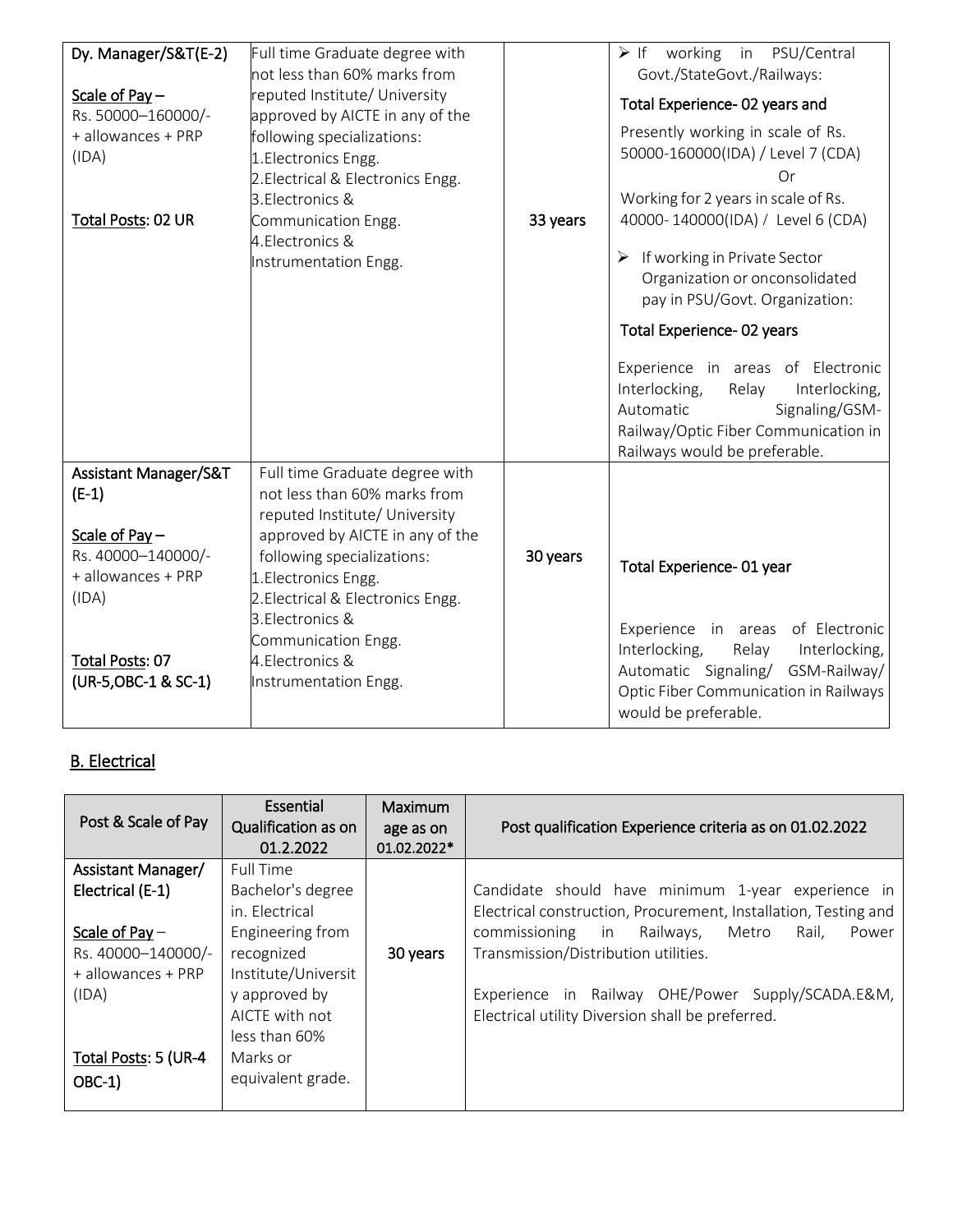| <b>Executive/Electrical</b><br>$(E-O)$<br>Scale of Pay $-$<br>Rs. 30000-120000/-<br>+ allowances + PRP<br>(IDA) | 33 years | Candidate should have minimum 2 years' experience in<br>Central/State PSUs as regular/ non-regular employee in<br>Electrical construction, Procurement, Installation, Testing and<br>commissioning in Railways,<br>Metro<br>Rail.<br>Power<br>Transmission/Distribution utilities.<br>Experience in Railway OHE/Power Supply/SCADA.E&M,<br>Electrical utility Diversion shall be preferred. |
|-----------------------------------------------------------------------------------------------------------------|----------|---------------------------------------------------------------------------------------------------------------------------------------------------------------------------------------------------------------------------------------------------------------------------------------------------------------------------------------------------------------------------------------------|
| Total Posts: 6 (UR-5<br>$OBC-1$                                                                                 |          |                                                                                                                                                                                                                                                                                                                                                                                             |

\*Age relaxations as per Govt. of India guidelines subject to fulfillment of the requisite qualification, pay & experience criteria etc.

\*\* Teaching/ Consultancy/ Freelancing experience shall not be treated as relevant experience.

Medical Standards: Candidates should be in sound health and free from color blindness. No relaxation in health standards will be allowed.

Compensation Package: Basic Pay, Variable DA (presently @29.4%), HRA(depending on place of posting i.e. 27%, 18% & 9% for X, Y & Z grade cities respectively)/ lease rent, Allowances @32% for project location and 30% for Corp. Office, Performance Related Pay (Variable-based on performance rating), Leave Encashment, Mobile phone expenses, Liberal Medical including indoor medical benefits for self and dependents, Employer's contribution towards EPF & Pension scheme, Gratuity, Welfare schemes and other Fringe benefits as per rules of the Company.

Place of posting: Anywhere in the Projects/Offices of the Company within India or abroad as per company's requirement from time to time

Selection Process: Eligible candidates will be called for selection process comprising of Written Exam and/or Interview.

Surety Bond: Selected candidates will have to execute a bond of Rupees 3 lakhs to serve the company for at-least three years.

#### A -:GENERAL INSTRUCTIONS:-

- 1. The number of posts indicated above may vary based on further assessment of requirement. The company reserves the right to increase, decrease, cancel, restrict & modify the requirement at any point of time without assigning any reason therefor.
- 2. Candidates working in Government, Semi-Government Organization/Public Sector Undertakings and Autonomous Bodies should apply through proper channel or furnish NO OBJECTION CERTIFICATE at the time of interview. However, in the event of difficulty in forwarding the application through proper channel/getting NOC from their parent department, they may submit an undertaking at the time of interview that they will produce proper relieving order from their organization, in case selected; otherwise they will not be allowed to join. In both cases, pay protection will be given.
- 3. All information submitted in the application will be verified with original documents at the time of interview. If any information provided by the candidate is found to be false or incorrect or not in conformity with the eligibility criteria, then his/her candidature is liable to be rejected/cancelled at any stage of the recruitment process
- 4. Candidates not in a position to join within a period of 3 months from the date of release of letter of posting need not apply.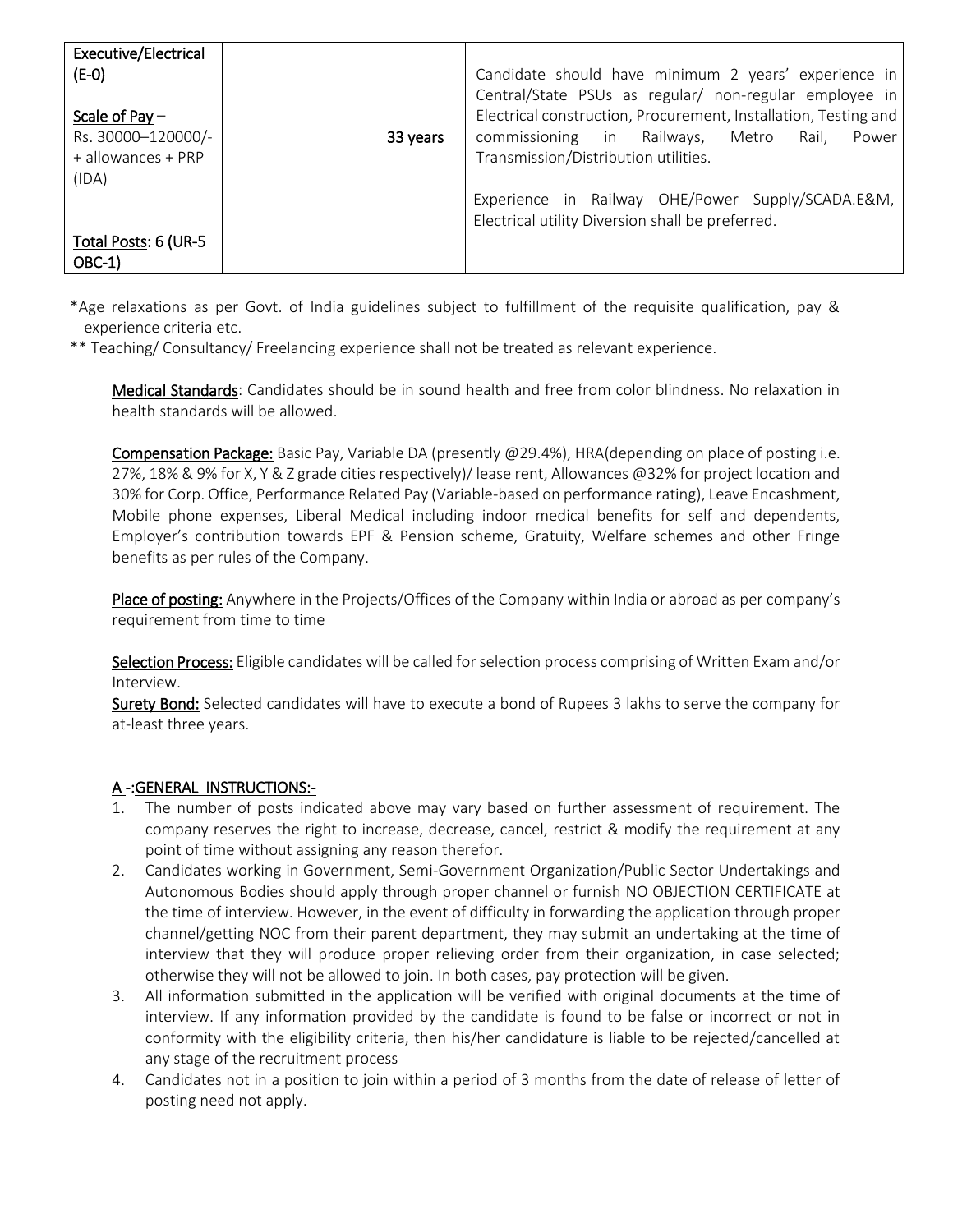5. Candidates for the above specified posts are required to make 'Application Fee Payment' through Demand Draft as per the table below:

| UR/OBC    | SC/ST/EWS/Ex Serviceman |
|-----------|-------------------------|
| Rs 1000/- | Nil                     |

#### Demand Drafts should be drawn in favour of "IRCON INTERNATIONAL LIMITED" payable at NEW DELHI. The name of candidate, post applied for, advertisement no. and date of birth should be clearly written on the back side of demand draft.

## B. If the applications received are more than 100, then the shortlisting criteria for the above mentioned posts will be done by giving weightages to various parameters as under:

## I.S&T and Electrical discipline

1. Percentage of marks obtained in prescribed Educational Qualification (20% weightage): The marks for this parameter on the basis of percentage obtained by candidates in prescribed EQ in advertisement may be allotted as under:

| S No          | Percentage of marks in<br><b>Educational Qualification</b> | <b>Marks</b> |
|---------------|------------------------------------------------------------|--------------|
| 1             | Above 75%                                                  | 20           |
| $\mathcal{P}$ | Above 70% upto 75%                                         | 15           |
| 3             | Above 65% upto 70%                                         | 10           |
|               | 60% & above upto 65%                                       |              |

2. No. of years of post-qualification experience over and above the minimum experience required (80% weightage): The marks for this parameter on the basis of no. of years of postqualification experience possessed by candidates may be allotted as under:

| S No          | No. of years of post-<br>qualification experience | <b>Marks</b> |
|---------------|---------------------------------------------------|--------------|
|               | Above 5 Yrs                                       | 80           |
| $\mathcal{P}$ | Above 4 yrs upto 5 yrs                            | 70           |
| 3             | Above 3 yrs upto 4 yrs                            | 60           |
| 4             | Above 2 yrs upto 3 yrs                            | 50           |
| 5             | 1 yr & above upto 2 yrs                           | 40           |

Based on the above formula, the score will be derived for each candidate out of 100 and on the basis of these scores, the candidates will be shortlisted and called for interview in order of merit in the ratio of 1:15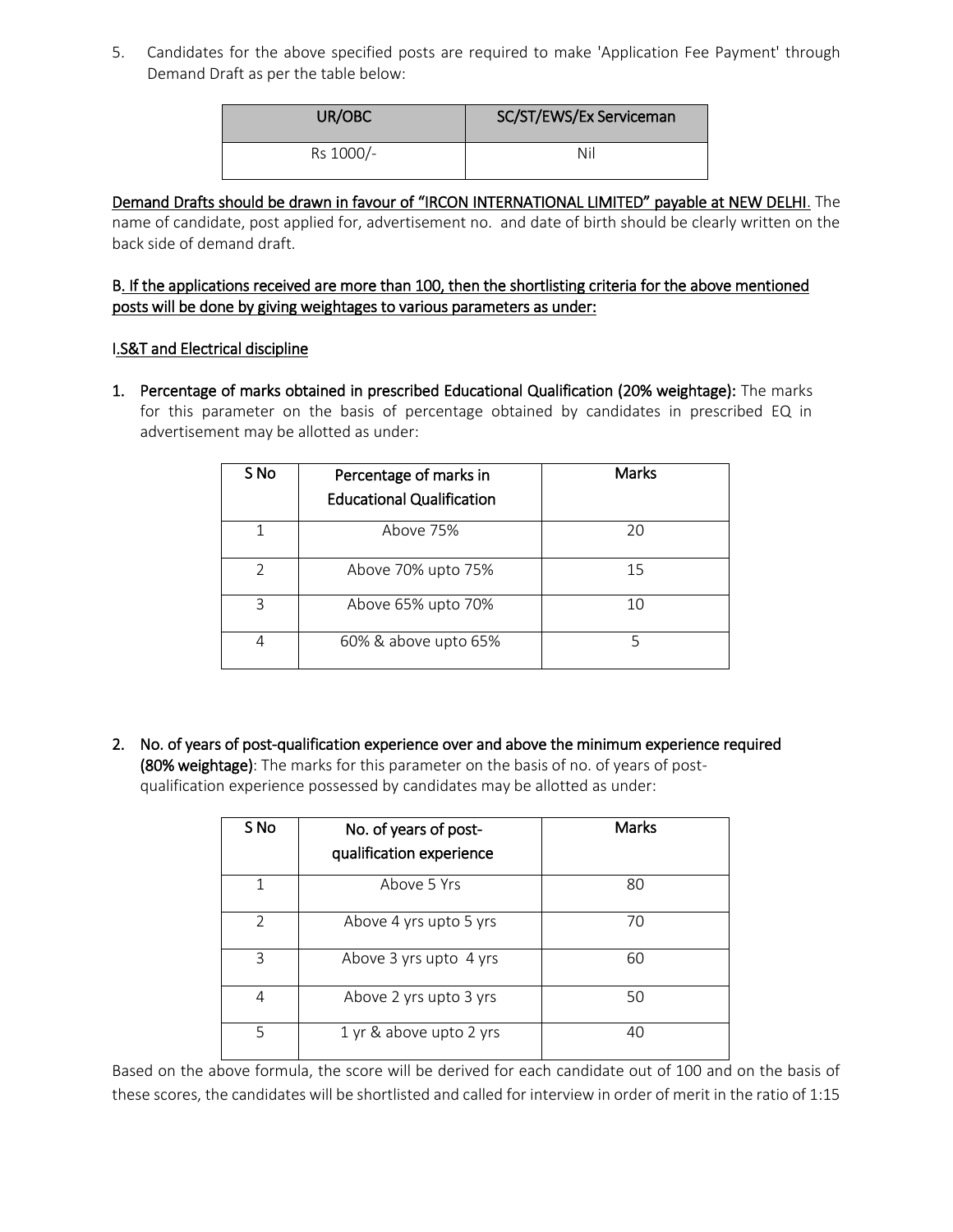for posts of JGM/S&T, DGM/S&T, Manager/S&T & DM/S&T and 1:10 for posts of AM/S&T & AM/Electrical & Executive/Electrical. In case suitable candidates are not found, candidates lower down the list will be called in the same ratio for each vacancy remaining to be filled.

# C -: INSTRUCTIONS FOR APPLYING:-

- 1. Before applying, candidates should ensure that they fulfill all the eligibility criteria mentioned in the advertisement.
- 2. Eligible candidates have to apply through online mode. Candidates may visit the 'HR & Career' **section >> 'Regular Employment' section** of IRCON's corporate website www.ircon.org. It is advisable that the candidates have a valid e-mail id while applying for the job through online mode in order to facilitate faster communication.
- 3. Candidates will have to correctly declare their Name and Date of Birth as mentioned in their Birth certificate or matric certificate. Candidates will have to declare their category correctly. Candidates must correctly enter the qualification details including date of acquiring qualification as mentioned in their certificates.
- 4. Candidates are advised to keep a scanned copy of latest passport size colored photograph and signature in JPG format of max 100 kb each along with a PDF (max 100 kb each for documents other than experience certificate and max 300 kb for all the experience certificates combined in one pdf) of the following documents which will be required to be uploaded during online application:
	- i. Experience Certificate in chronological order (for Present as well as Previous employment indicating start date, end date, designation, pay scale/ emoluments & area of experience).
	- ii. Date of Birth/ class X passing certificate as proof of DOB.
	- iii. Caste certificate/EWS Certificate/Age relaxation. Certificate issued should be in prescribed format as per Government of India's guidelines.
	- iv. Qualification Degree/Certificate and Final Mark sheets for calculation of percentage in qualifying degree.
	- v. Current organization pay slip
	- 5. Candidates should mention percentage in the fields where percentage is required without rounding off. Percentage obtained in BE/B Tech as mentioned in consolidated mark sheet issued by University/Institution will be considered. However, in case consolidated marksheet is not being issued by University/Institute, final percentage will be calculated by taking average of all semesters/years.
	- 6. In case CGPA/OGPA/DGPA is mentioned in marksheets, following criteria may be applied:
		- i. In case where conversion into percentage is not provided by university/institutes: "if university/institute do not have the provision for conversion of CGPA/OGPA/CPI/DGPA or letter grade into percentage than minimum 6 on 10-point scale will be considered as 60%. On any scale different from 10-point scale the score will be prorated accordingly.

## ii. In case where conversion into percentage is provided by university/institutes:

Wherever CGPA/OGPA/CPI/DGPA or letter grade in degree is awarded, equivalent % of marks should be indicated in the online application as per norms adopted by concerned university/institute. A certificate to this effect may be obtained by the candidate from the university/institute, which shall be required to be produced at the time of verification.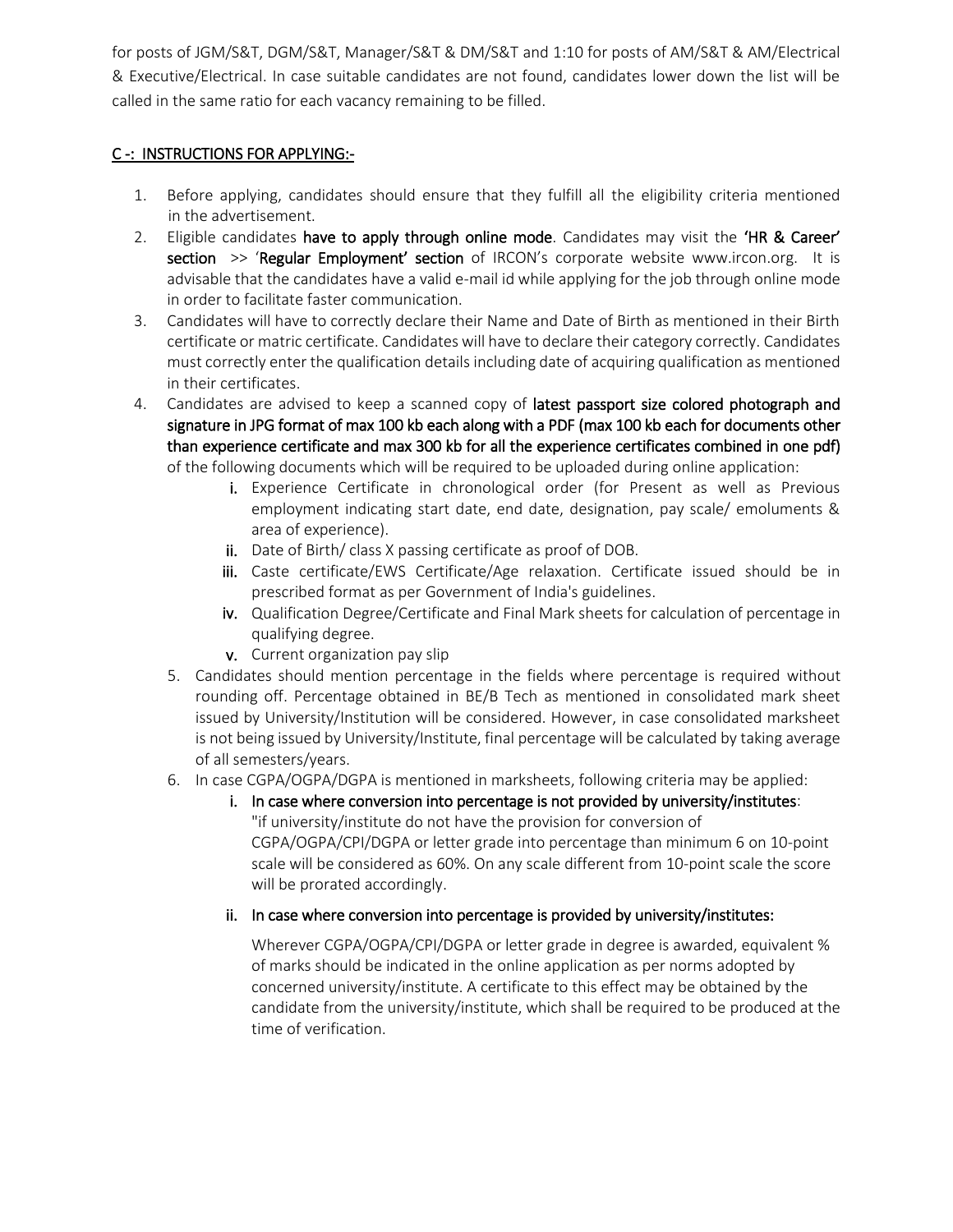## D. METHOD FOR SUBMISSION OF APPLICATION:

- 1. Candidates may visit the 'HR & Career' section (& further 'Contract Employment' section) of IRCON's corporate website [www.ircon.org.](http://www.ircon.org/)
- 2. Click on 'Apply Online' link available against the recruitment advertisement for the said posts. A screen containing the active advertisement will be visible.
- 3. Candidates should ensure the following while filling up the online registration form:
	- i. Name, D.O.B., Qualification, address, community pay scale/CTC and experience details are complete.
	- ii. Complete Details of experience are mentioned separately for each organization along with pay details.
	- iii. Details of more than one posts held within the same organization are mentioned separately with complete details of experience along with Pay details.
- 4. After completing the above said details in application form and submitting the same, the next screen will appear for uploading of documents. Also, an e-mail regarding successful registration will be received in the e-mail account of applicant. The candidate may then click on the link available in the next screen visible or the link received through email. After clicking on the link, a screen for uploading of documents will be opened.
- 5. After clicking the "Upload documents" link, the candidate has to select the name of vacancy advertised from the drop-down list and enter application no and date of birth to proceed for uploading of documents. Further the documents as required are to be uploaded as mentioned there. The latest passport size colored photograph and signature must be in JPG format of size of not more than 100 KB each along with documents in PDF (max 100 kb each for documents other than experience certificate and max 300 kb for all the experience certificates combined in one pdf).
- 6. After choosing all the files to be uploaded click on "upload the documents" button to upload all the chosen files at once. Then click on "Return Back" button to go back to previous window.
- 7. Click on "View and Final Submission button" after selecting the name of vacancy advertised and thereafter entering the application number and date of birth for final submission of your application. After checking the details carefully, click on Final submission button and your application will be submitted successfully. An e-mail regarding final submission of application will also be received in candidate's e-mail account.
- 8. The candidate may take printout of finally submitted application form by clicking on the link received in the mail after final submission of application form.
- 9. In case candidate realizes after final submission of application that he/she has inadvertently entered any wrong information in the application submitted, a fresh application may be submitted with a different e-mail id and same process may be followed as explained above. A valid e-mail ID is essential for submission of the online application. IRCON will not be responsible for bouncing of any e-mail or delivery of any e-mail to junk mail folder of candidates.
- 10. Candidates are advised to make a note of their e-mail ID as entered in the application form and Application Number generated in the Application. These would be required for accessing information during the later stage of the recruitment process.
- 11. Candidates have to take a printout of finally submitted application pdf, sign it physically at the bottom right corner under declaration and send it to JGM/HRM, Ircon International Ltd. as per address given in table below accompanied with the self-attested photocopies of the following documents:
	- i. Matriculation Certificate (for age proof).
	- ii. Certificate of Degree and other qualifications as mentioned and as per eligibility conditions. Candidates, who have been awarded CGPA/OGPA/DGPA in place of marks in degree, should submit proof of conversion factor as applicable to percentage as prescribed by the University/Institute.
	- iii. Certificates of other professional qualifications, if any.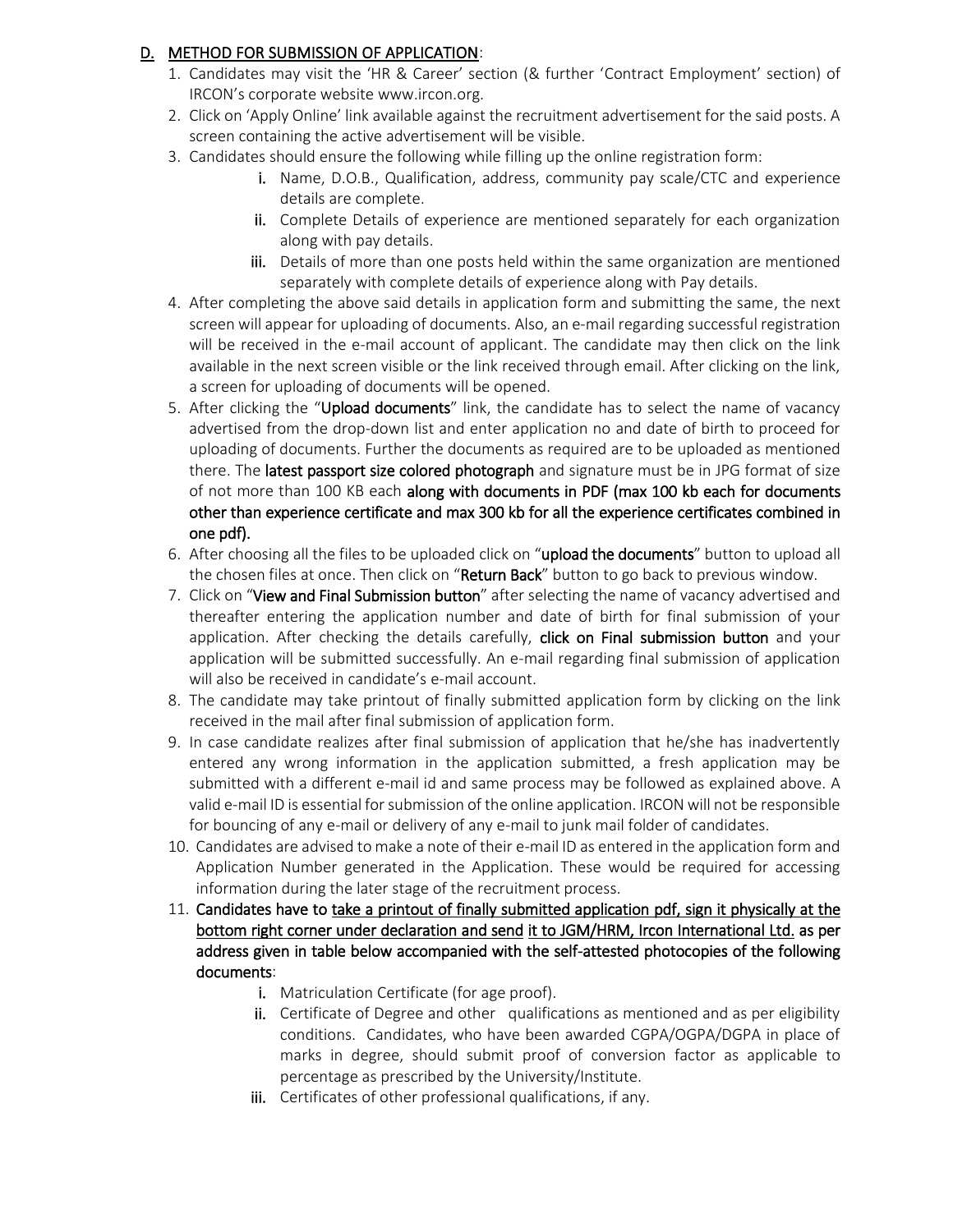- iv. Certificates in proof of experience, clearly indicating the length and line of experience as per eligibility conditions. Certificate/proof submitted in support of experience should clearly mention the date of joining & relieving. Offer letter alone will not be considered as proof of experience, the candidate should submit acceptable proof of joining & relieving.
- v. Community certificate (SC, ST, OBC & EWS etc.), if applicable. Please note that candidates belonging to OBC category have to submit the latest financial year OBC (non-creamy layer) certificate in Centre Government format to be produced by OBC applying for appointment to posts under Govt. of India.
- vi. Candidates working in Government, Semi-Government Organization/Public Sector Undertakings and Autonomous Bodies should apply through proper channel or furnish NO OBJECTION CERTIFICATE at the time of interview. However, in the event of difficulty in forwarding the application through proper channel/getting NOC from their parent department, they may submit an undertaking at the time of interview that they will produce proper relieving order from their organization, in case selected. Without proper relieving order from the present employer if working in Govt./PSU/autonomous Bodies candidates will not been allowed to join even if selected.
- 12. Applicants will have to send their printout of applications and with requisite enclosures to reach us by 26-04-2022 as per address given in the table below. The list of shortlisted candidates invited for interview shall be displayed on the website and the interview call letters would be sent by e-mail only. Schedule for sending application is as indicated below:

| Posts                                                                                              | Address for sending applications                                                    | <b>Last Date</b> | Last Date for    |
|----------------------------------------------------------------------------------------------------|-------------------------------------------------------------------------------------|------------------|------------------|
|                                                                                                    |                                                                                     | for              | receipt of Copy  |
|                                                                                                    |                                                                                     | submission       | of online        |
|                                                                                                    |                                                                                     | of online        | submitted        |
|                                                                                                    |                                                                                     | application      | application at   |
|                                                                                                    |                                                                                     |                  | Corporate Office |
| 1.S&T Discipline:<br>JGM/S&T or DGM/S&T or<br>Manager/S&T or<br>Manager/S&T or DM/S&T<br>or AM/S&T | IRCON INTERNATIONAL LIMITED,<br>C-4, District Centre, Saket, New Delhi<br>$-110017$ | 23-04-2022       | 26-04-2022       |
| 2. Electrical Discipline:<br>AM/Electrical or<br><b>Executive/Electrical</b>                       |                                                                                     |                  |                  |

- 13. Application should be sent in an envelope super scribed  $-$  "Application for the post of  $\leq$  name of post > - Advt. No.-06/2022
- 14. It may be noted that your application for the post would be provisional until you have uploaded all the required documents and done the final submission (system generated e-mail will be received in your registered email id after final submission). The final submission of the application shall be considered final only when mail regarding final submission is being received at your registered e-mail id after final submission) and printed copy of finally submitted application along with clear copy of all